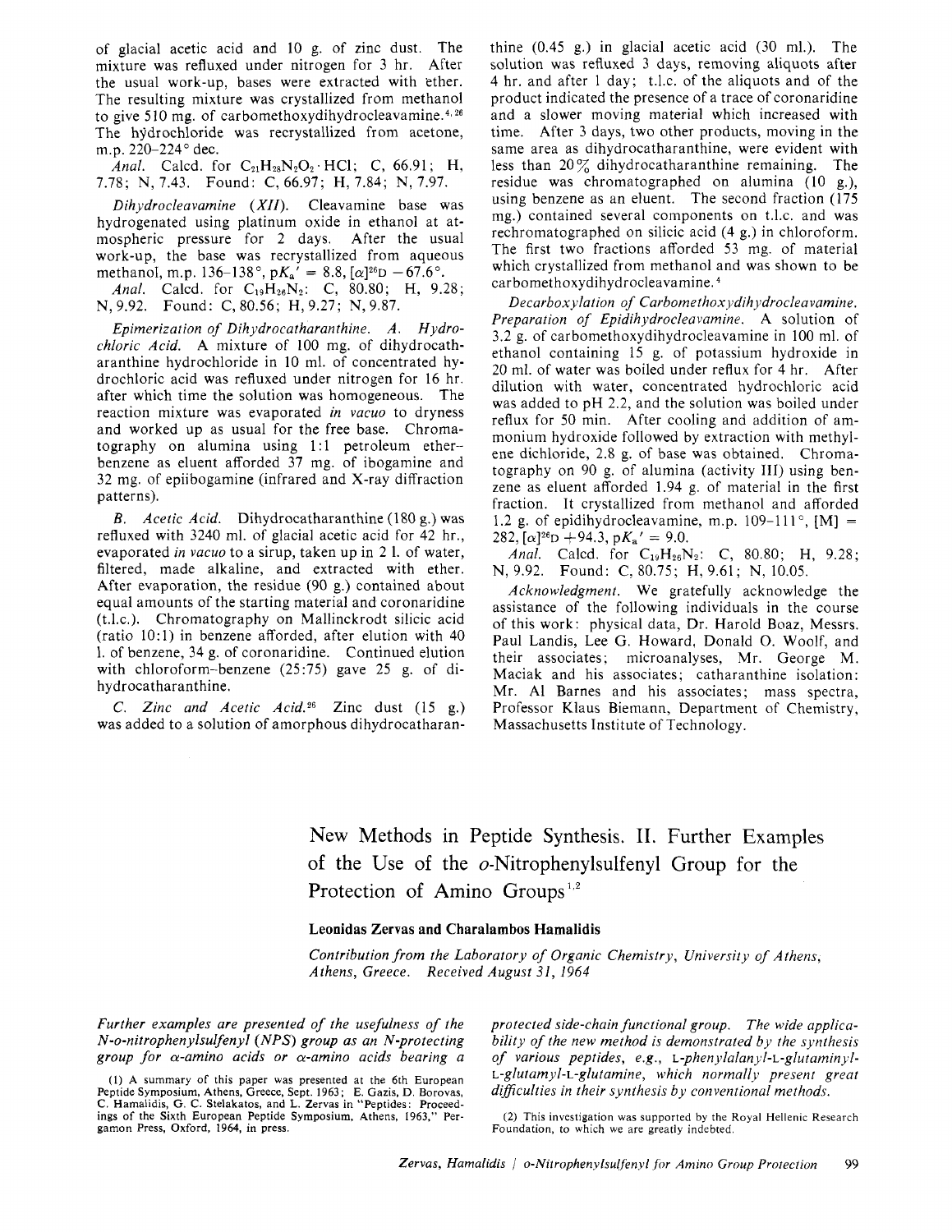In the first publication of this series,<sup>3</sup> the use of the *o*nitrophenylsulfenyl (NPS) group for the N-protection of amino acids during peptide synthesis was reported. In this paper, new examples of such protection are presented which demonstrate the wide applicability of this method (sulfenyl method).

Treatment of L-cystine and L-lysine with o-nitrophenylsulfenyl chloride in aqueous alkaline solution in the manner already described<sup>3</sup> afforded the corresponding N,N'-di-NPS derivatives. By the same procedure, L-serine and its methyl ester were transformed into their corresponding N-NPS derivatives, whereas L-cysteine methyl ester formed the S,N-di-NPS derivative. The preparation of cystine peptides via the sulfenyl method is described in the Experimental part.

The usefulness of the NPS-protecting group becomes more apparent in the case of the incorporation into a peptide chain of amino acids bearing functional groups in their side chains. These functional groups can be protected, for instance, with benzyl or  $t$ -butyl groups,<sup>4</sup> as in the case of glutamic acid, aspartic acid, serine, cysteine, histidine, etc., or with carbobenzoxy,  $t$ butyloxycarbonyl, and trityl groups<sup>4,5</sup> (as in the case of lysine, arginine, and histidine), or with acyl groups,6 as in the case of cysteine. It has been found that sidechain-protecting groups, such as N- and S-trityl' and N-carbobenzoxy groups,<sup>3</sup> are unaffected by the mode of removal of the N-NPS group, thus allowing the sidechain-substituted amino acids to be incorporated into a peptide chain by means of the sulfenyl method. An example of this type of synthesis is the preparation of **L-prolyl-Ne-carbobenzoxy-L-lysyl-L-alanine** methyl ester, which has been included in the first publication of this series.<sup>3</sup> In order to broaden our experience in this field, we have prepared the N-NPS derivatives of  $\alpha$ - and  $\gamma$ -benzyl L-glutamate,  $\beta$ -benzyl L-aspartate, N<sup>w</sup>-carbobenzoxy-L-arginine, and S-benzoyl- and Scarbobenzoxy-L-cysteine. Many of these derivatives, in turn, have been used for the synthesis of peptides such as S-benzoyl- (and S-carbobenzoxy-) L-cysteinylglycine methyl ester *(cf.* Experimental part) and of the protected tetrapeptide benzyl carbobenzoxy-L-phenyl**alanyl-L-glutaminyl-y-benzyl-t-glutamyl-L-** glutaminate (111). After the formation of the peptide chain, the removal of the side-chain-protecting groups can be easily accomplished using well-established methods. In the case of the protected peptide 111, the free tetrapeptide IV can be obtained by splitting off all the protecting groups by hydrogenolysis in the usual way.

Of special importance, in our opinion, is the use of amino acids bearing the t-butyl group in the side chain; for example,  $\gamma$ -t-butyl L-glutamate and N<sup>e</sup>-t-butyloxycarbonyl-L-lysine. The 0-t-butyl groups not only

(6) L. Zervas, I. Photaki, and N. Ghelis, *ibid.,* **85,** 1337 (1963). (7) Both Nf-trityl-Na-NPS-L-lysine and S-trityl-N-NPS-L-cysteine, on treatment with **2** equiv. of HCI in ethyl acetate solution, give almost quantitatively the corresponding NPS-free derivatives.



IV, R = 
$$
CH_2COOH
$$
  
\n $Z = C_6H_5CH_2OCO$ , NPS =  $o\text{-}NO_2C_6H_4S$ , BZL =  $C_6H_5CH_2$ , R' =  $CH_2CH_2COMH_2$ , R'' =  $CH_2C_6H_5$ 

survive the conditions for the removal of the NPS group, but also can be subsequently split off under relatively mild conditions, *i.e.,* by shaking for a few minutes with trifluoroacetic acid.8 Since almost all the above N-, 0-, and S-protecting groups (S- or N-



carbobenzoxy, **S-** or 0-benzyl, S-acyl, **S-** or N-trityl, 0-t-butyl, or N-t-butyloxycarbonyl groups) are not sensitive toward low concentrations of hydrogen chloride in nonpolar solvents, they do not, consequently, interfere in the lengthening of a peptide chain by the sulfenyl method. Therefore, they can be used without any hesitation for the protection of the side chain.

## Experimental

For the coupling reactions, anhydrous reactants and dry solvents were used; the ether was free of peroxides. Evaporations were carried out *in* vacuo at 35-40' The melting points are not corrected.

Prior to analysis<sup>9</sup> the compounds were dried at room temperature under high vacuum over phosphorus pentoxide.

A solution of 7.15 g. (0.02 *P-Benzyl* L-Aspartate. mole) of  $\beta$ -benzyl N-carbobenzoxy-L-aspartate<sup>10</sup> in 15 ml. of 4 *N* HBr in acetic acid was allowed to stand at room temperature for 15 min. The hydrobromide of the above substance precipitated out upon addition of dry ether. From a solution of this salt in 40 ml. of water, the above free ester separated after the addition

**<sup>(3)</sup> L.** Zervas, D. Borovas, and *E.* Gazis, *J. Am. Chem. Soc., 85,* 3660 (1963).

<sup>(4)</sup> **J.** P. Greenstein and **M.** Winitz, "Chemistry of the Amino Acids," John Wiley and Sons, Inc., New York, N. Y., 1961.

<sup>(5)</sup> *Cf.* ref. 9 and **IO** in L: Zervas and *I.* Photaki, *J. Am. Chem. Soc.,*  **84,** 3887 (1962), as well as ref. 17-19 in L. Zervas, D. Borovas, and **E.**  Cazis, *ibid.,* **85,** 3660 (1963).

<sup>(8)</sup> H. Kappeler and R. Schwyzer, *Helv. Chim. Acta,* **44,** 1136 (1961).

<sup>(9)</sup> Microanalyses were carried by Dr. H. Mantzos in the Analytical Laboratory of the Royal Hellenic Research Foundation.

<sup>(10)</sup> **A.** Berger and *E.* Katchalski, *J. Am. Chem. Soc., 73,* 4084 (1951).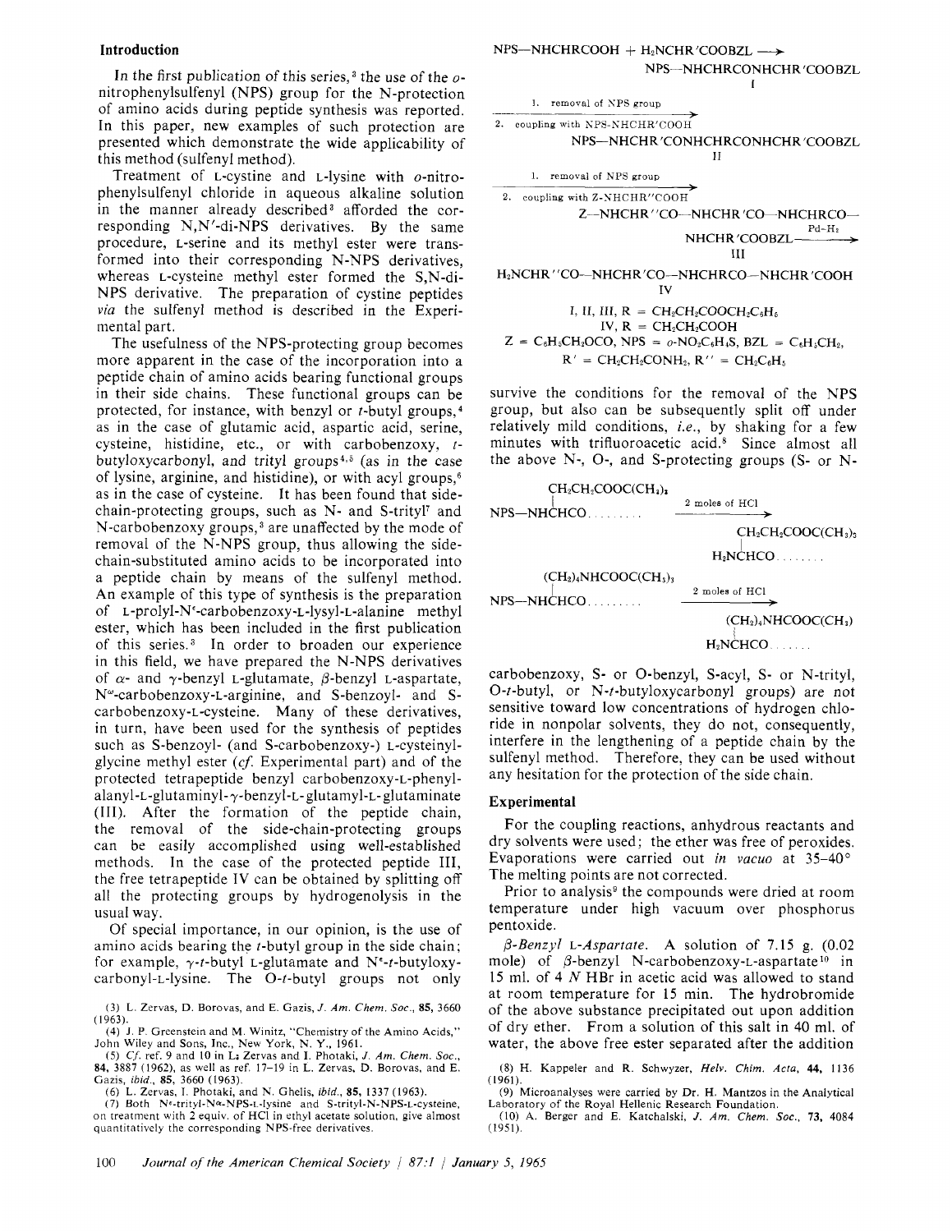of 3.6 g. of the trihydrate of sodium acetate. After recrystallization of the product from water, the yield was 2 g. (45%), m.p. 212°,  $[\alpha]^{15}D +28.6^{\circ}$  (c 1, 1 N HCl); lit.<sup>11</sup> m.p. 218-220°, [ $\alpha$ ]D +29.1° (c 1, 1 N HCl).

P-Benzyl a-p-Nitrophenyl *N-Carbobenzoxy-L-Aspart*ate. To a solution of 7.2 g. of  $\beta$ -benzyl N-carbobenzoxy- $L$ -aspartate<sup>10</sup> and 3.1 g. of p-nitrophenol in 100 ml. of ethyl acetate, 4.4 g.  $(10\%$  excess) of N,N'-dicyclohexylcarbodiimide was added. After standing at room temperature overnight, the insoluble precipitate of dicyclohexylurea was filtered, and the filtrate was evaporated to dryness. Upon recrystallization of the crystalline residue from ethanol, 8.2 g.  $(85\%)$  of the product was obtained, m.p. 75-76°,  $[\alpha]^{30}D +12.5$ ° (c 4, chloroform).

Anal. Calcd. for  $C_{25}H_{22}O_8N_2$ : C, 62.75; H, 4.64; N, 5.85. Found: C,62.55; H,4.75; N, 5.76.

 $\beta$ -Benzyl  $\alpha$ -p-Nitrophenyl L-Aspartate Hydrobromide. A solution of 2.4 g. (0.005 mole) of  $\beta$ -benzyl  $\alpha$ -pnitrophenyl N-carbobenzoxy-L-aspartate in *4.5* ml. of warm acetic acid was allowed to cool to room temperature; 2.5 ml. of 6.5 N HBr in acetic acid was added, and the solution was kept for 20 min. at room temperature. Addition of ether and cooling caused the hydrobromide to separate. The yield was 1 g.  $(47\%)$ , m.p. 135-137° after recrystallization from acetoneether,  $[\alpha]^{25}D + 38.9^{\circ}$  (c 4, ethanol).

Anal. Calcd. for  $C_{17}H_{17}O_6N_2Br$ : C, 48.02; H, 4.03; N, 6.58; Br, 18.79. Found: C, 47.89; H, 4.16; N, 6.67; Br, 19.09.

 $\gamma$ -t-Butyl L-Glutamate.  $\alpha$ -Benzyl  $\gamma$ -t-butyl N-carbobenzoxy-L-glutamate<sup>12</sup> (4.3 g., 0.01 mole) was catalytically (Pd) hydrogenated in methanol-water (2:1). The filtrate was evaporated to dryness; the residue was triturated with acetone and left in the refrigerator; 1.8 g. (90 $\frac{90}{6}$ ) of the above crystalline substance was obtained, m.p. 182°,  $[\alpha]^{27}D + 9.82$ ° (c 2, water); lit.<sup>13</sup> m.p. 168-169°,  $[\alpha]D + 8.15$ ° (water).

Benzyl L-Glutaminate Hydrochloride. To a solution of 4.7 g. (0.01 mole) of benzyl N-trityl-L-glutaminate<sup>14</sup> in 20 ml. of ethyl acetate, 10 ml. of 1 N HC1 in ether and, thereafter, 60 ml. of ether were added. The benzyl N-trityl-L-glutaminate hydrochloride thus formed was filtered and was dissolved in 10 ml. of absolute methanol. The solution was boiled for 2 min. on the steam bath. Upon addition of ether, crystalline benzyl L-glutaminate hydrochloride separated. The yield, after recrystallization from methanol-ethyl acetate, was 2 g.  $(82\%)$ , m.p. 120-122°,  $[\alpha]^{20}D + 13.0$ ° (c 4, methanol).

Anal. Calcd. for  $C_{12}H_{17}O_3N_2Cl$ : C, 52.85; H, 6.28; N, 10.27; C1, 13.00. Found: C, 52.87; H, 6.50; N, 10.12; C1, 13.13.

N"-Carbobenzoxy- W-t-butyloxycarbonyl-L-lysine. To a suspension of 5.6 g. (0.02 mole) of  $N^{\alpha}$ -carbobenzoxy-L-lysine<sup>15</sup> in 24 ml. of water and 30 ml. of dioxane, 1.04 g. of magnesium oxide and 4.3 ml. of t-butyloxycarbonyl azide were added with stirring. The mixture at 45-50'. The clear solution was allowed to stand at room temperature for an additional period of 12 hr. and then concentrated *in vacuo* until most of the dioxane was removed. The solution was acidified with dilute sulfuric acid and extracted twice with ethyl acetate. The ethyl acetate layer was extracted twice with dilute potassium hydrogen carbonate. Upon acidifying the combined aqueous extracts with sulfuric acid, extracting with ethyl acetate, washing the ethyl acetate extract repeatedly with water until the aqueous layer became neutral to congo red paper, drying over sodium sulfate, and evaporating to dryness, 6.2 g.  $(81\%)$  of sirupy<sup>16</sup> product was obtained.

was stirred for 12 hr. while the temperature was kept

Upon the addition of dicyclohexylamine to an ethereal solution of the above sirup, the corresponding crystalline salt, m.p. 153-154°, separated in almost quantitative yield.

Anal. Calcd. for  $C_{31}H_{51}O_6N_3$ : C, 66.28; H, 9.15; N, 7.48. Found: C, 66.18; H, 9.15; N, 7.70.

*N'-t-Butyloxycarbonyl-L-lysine.* The sirupy *Nu***carbobenzoxy-N'-t-butyloxycarbonyl-L-lysine** *(6.2* g., 0.016 mole), obtained by the method described above, was catalytically (Pd) hydrogenated in methanol containing 2 ml. of acetic acid, as usual. The product which separated during the hydrogenolysis was **re**dissolved by adding 16 ml. of *IN* HCI. The catalyst was filtered, and 2.2 g. of the trihydrate of sodium acetate was added to the filtrate. After concentrating *in vacuo* to a small volume, 2.8 g. (69%) of crystalline product was obtained, m.p.  $238^\circ$ ,  $[\alpha]^{24}D +14.4^\circ$ (c 2.5, 0.1 N HCl); lit.<sup>16</sup> m.p. 237-255°,  $[\alpha]^{26}D +4.7$  $\pm 1^{\circ}$  (c 0.882, 2 N NH<sub>3</sub>).

*N-o-Nitrophenylsulfenyl-L-serine* Methyl Ester. To a solution of 1.55 g. (0.01 mole) of serine methyl ester hydrochloride in 10 ml. of chloroform and 2.8 ml. of triethylamine, 1.9 g. (0.01 mole) of o-nitrophenylsulfenyl chloride was added. After standing at room temperature for *2* hr., the solution was washed with water, dried over sodium sulfate, and evaporated to dryness. The crude product was recrystallized from methanol to yield 1.2 g.  $(43\%)$ , m.p. 136–138°,  $[\alpha]^{25}D$  $+45.3$ ° (c 2, dimethylformamide).

Anal. Calcd. for C<sub>10</sub>H<sub>12</sub>O<sub>5</sub>N<sub>2</sub>S: N, 10.28; S, 11.74. Found: N, 10.12; **S,** 11.89.

*N,S-Di-o-nitrophenylsulfenyl-L-cysteine* methyl ester was prepared from 0.01 mole of cysteine methyl ester hydrochloride and 0.02 mole of o-nitrophenylsulfenyl chloride in the manner described above. The crude product was recrystallized from ethyl acetate; the yield was 20%, m.p. 198°.

Anal. Calcd. for CiaH1,O6N3S3: N, 9.51; **S,** 21.78. Found: N, 9.79; **S,** 21.79.

*N-o-Nitrophenylsulfenylamino* acids were prepared by the interaction of o-nitrophenylsulfenyl chloride and  $\alpha$ -amino acids, or  $\alpha$ -amino acids bearing a protected side-chain functional group (for instance,  $\alpha$ -benzyl L-glutamate,  $^{14}$   $\gamma$ -t-butyl L-glutamate,  $\beta$ -benzyl L-aspartate, N<sup>e</sup>-t-butyloxycarbonyl-L-lysine, N<sup>w</sup>-carbobenzoxy-L-arginine, **l7** S-benzoyl-L-cysteine,6 and S-carbobenzoxy-L-cysteine18), in aqueous alkaline solution by pro-

**<sup>(1</sup>** I) L. Benoiton, *Can. J. Chem.,* **40, 570 (1962).** 

**<sup>(12)</sup>** R. Schwyzer and **H.** Kappeler, *Helv. Chim. Acta,* **44, 1991 (1961).** 

**<sup>(13)</sup>** E. Taschner, **A.** Chimiak, J. F. Biernat, C. Wasielewski, and **(14)** C. Coutsogeorgopoulos and L. Zervas, *J. Am Chem. SOC.,* **83,**  T. Sokolowska, *Ann.,* **663,** 188 **(1963).** 

**<sup>1885</sup> (1961).** 

**<sup>(16)</sup>** R. Schwyzer and w. Rittel, *Helv. Chim. Acta,* **44, 159 (1961). (17)** L. Zervas, **M.** Winitz, and **J.** P. Greenstein, *J. Org. Chem.,* **22, 1515 (1957).** 

<sup>(18)</sup> **A.** Berger, **J.** Niguchi, and E. Katchalski, *J. Am. Chem. Soc.,* **78, 4483 (1956).** 

**<sup>(15)</sup>** B. Bezas and L. Zervas, *J. Am. Chem. Soc.,* **83, 719 (1961).**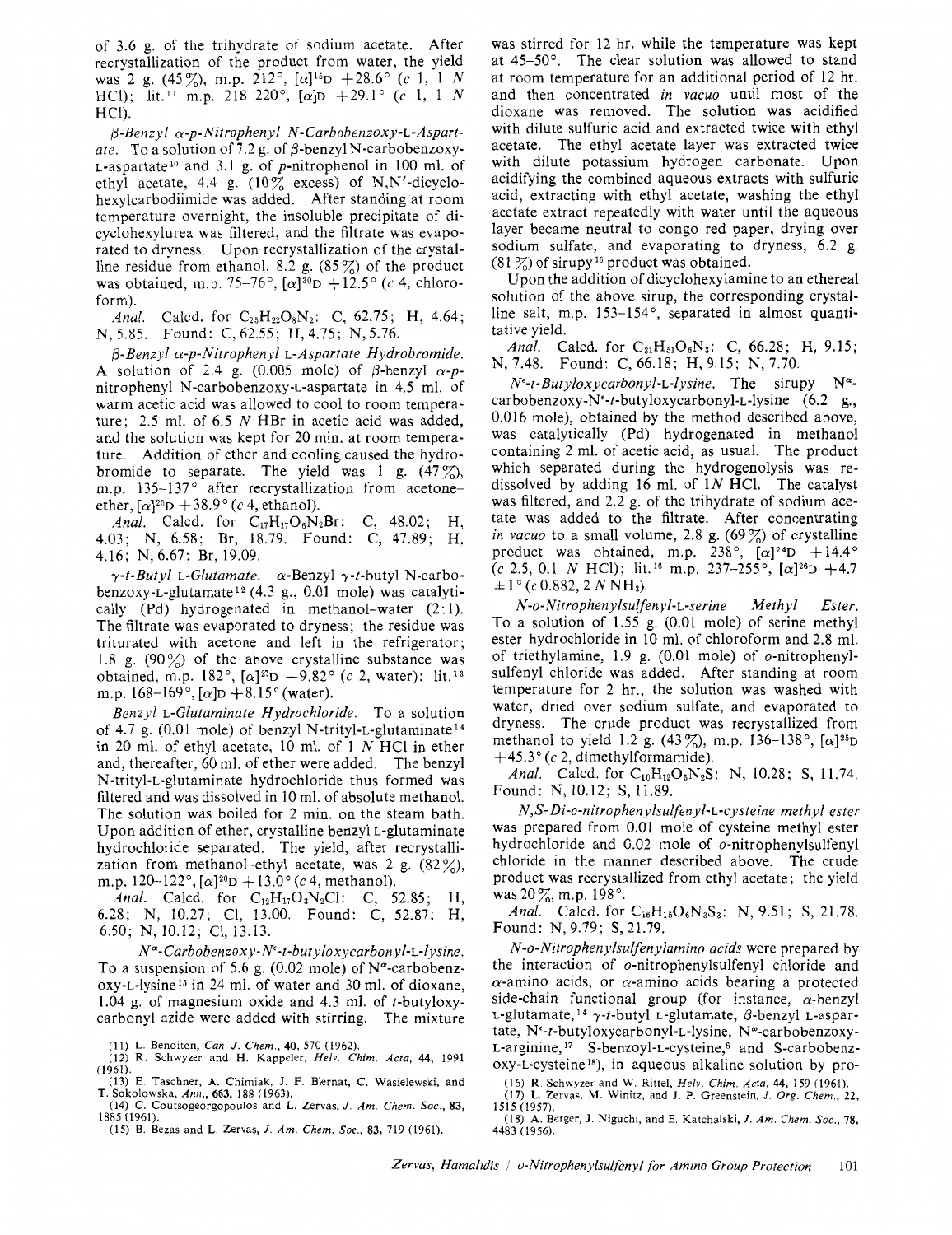Table **I.** N-o-Nitrophenylsulfenyl (NPS) Derivatives of Amino Acids

|                                                    | Yield,          | M.p.                     | $[\alpha]$ D,        |                           | $\sim$ -Nitrogen, $\%$ - $\sim$ $\sim$ -Sulfur, $\%$ - $\sim$ |       |        |       |
|----------------------------------------------------|-----------------|--------------------------|----------------------|---------------------------|---------------------------------------------------------------|-------|--------|-------|
| $N^{\alpha}$ -o-Nitrophenylsulfenyl derivatives of | z               | $^{\circ}C.$             | deg.                 | Formula                   | Calcd.                                                        | Found | Calcd. | Found |
| L-Serine dicyclohexylammonium (DCHA)<br>salt       | 61 <sup>a</sup> | $171 - 173$              | $-89b$               | $C_{21}H_{33}O_5N_3S$     | 9.56                                                          | 9.46  | 7.26   | 7.06  |
| L-Cystine DCHA salt <sup>o</sup>                   | 66ª             | $150^{\circ}$            |                      | $C_{42}H_{64}O_8N_6S_4$   | 9.24                                                          | 9.22  | 14.20  | 13.92 |
| L-Lysine DCHA salte                                | 43 <sup>a</sup> | $158 - 160h$             | $-26.2e$             | $C_{30}H_{43}O_6N_5S_2$   | 11.05                                                         | 11.00 | 10.12  | 10.39 |
| $\beta$ -Benzyl L-aspartate DCHA salt              | 70ª             | $165 - 166h$             | $-38.0o$             | $C_{29}H_{39}O_6N_3S$     | 7.53                                                          | 7.61  | 5.75   | 5.79  |
| $\alpha$ -Benzyl L-glutamate DCHA salt             | 70 <sup>a</sup> | 154i                     | $-25.9e$             | $C_{30}H_{41}O_6N_3S$     | 7.36                                                          | 7.36  | 5.60   | 5.25  |
| $\gamma$ -t-Butyl L-glutamate DCHA salt            | 88d             | $179 - 180i$             | $-25.0'$             | $C_{27}H_{43}O_6N_3S$     | 7.81                                                          | 7.83  | 5.96   | 5.81  |
| Ne-t-Butyloxycarbonyl-L-lysine DCHA salt           | 74ª             | $194 - 195h$             | $-43.49$             | $C_{29}H_{48}O_6N_4S$     | 9.64                                                          | 9.55  | 5.52   | 5.52  |
| S-Benzoyl-L-cysteine DCHA salt                     | 36 <sup>a</sup> | $168 - 169$ <sup>3</sup> | $+30.2$ <sup>e</sup> | $C_{28}H_{37}O_5N_3S_2$   | 7.50                                                          | 7.55  | 11.44  | 11.57 |
| S-Carbobenzoxy-L-cysteine DCHA salt                | 50 <sup>a</sup> | 171 <sup>h</sup>         | $-21.7$ <sup>e</sup> | $C_{29}H_{29}O_6N_3S_2$   | 7.12                                                          | 7:13  | 10.87  | 10.93 |
| $N^{\omega}$ -Carbobenzoxy-L-arginine <sup>k</sup> | 90 <sup>t</sup> | 105                      |                      | $\rm C_{20}H_{22}O_6N_6S$ | 15.18                                                         | 15.05 | 6.94   | 6.76  |

*a* Yield by method C. *b c* 1, in dimethylformamide. *c* N,N'-Di-NPS derivative. *d* Yield by method B. *c c* 4, in chloroform. *f c* 4, in methanol. *0* c 1.5, in chloroform. *h* After recrystallization from ethanol. \* After trituration with hot dimethylformamide. **7** After recrystallization from ethyl acetate. \* Prepared in this laboratory by D. Borovas. The N<sup>a</sup>-carbobenzoxy-L-arginine was prepared (84) yield) by *S. G.* Cottis upon treating **N",N"-dicarbobenzoxy-L-arginine** for 30 min. with 2 *N* HBr in acetic acid at room temperature. The melting point,  $186-187^\circ$ , was not depressed when mixed with authentic  $N^\circ$ -carbobenzoxy-L-arginine, prepared by the method described previ-0usIy.1~ **<sup>2</sup>**Yield by method A.

cedure A, B, or C as described earlier.<sup>3</sup> The  $o$ -nitrophenylsulfenylamino acids thus prepared were isolated in the form of their dicyclohexylammonium (DCHA) salts, and are listed in Table I.

 $\gamma$ -t-Butyl L-Glutamate Hydrochloride. A suspension of 1.07 g. (0.002 mole) of  $\gamma$ -t-butyl N-o-nitrophenylsulfenyl-L-glutamate DCHA salt in ether was shaken in a separatory funnel with 15 ml. of 0.2 *N* sulfuric acid until the solid dissolved. The ether layer was separated and washed repeatedly with water until the washings were neutral to congo red paper. It was then dried over sodium sulfate and evaporated to dryness. The residue, consisting of crystalline  $\gamma$ -t-butyl N-onitrophenylsulfenyl-L-glutamate, was dissolved in 5 ml. of 1.5 *N* HCl in ether. Upon cooling and scratching, crystalline  $\gamma$ -t-butyl L-glutamate hydrochloride separated in almost quantitative yield; m.p.  $180^\circ$ dec.,  $[\alpha]^{25}D + 22.6^{\circ}$  (c 5, water).

*Anal.* Calcd. for C<sub>9</sub>H<sub>10</sub>O<sub>4</sub>NCl: N, 5.84; Cl, 14.79. Found: N, 5.70; C1, 14.88.

Upon removal of the HC1 with silver oxide in the usual manner, free  $\gamma$ -t-butyl L-glutamate was obtained, m.p.  $182^{\circ}$ ,  $\alpha$   $\vert \rho + 9.8^{\circ}$  (c 2, water).

*N"-t-Butyloxycarbonyl-L-lysine* Hydrochloride. Ne-t-Butyloxycarbonyl- N"-o - **nitrophenylsulfenyl-L-ly**sine DCHA salt (0.58 g., 0.001 mole) was transformed to the corresponding free acid in the manner described above. The sirupy  $N^{\epsilon}$ -t-butyloxycarbonyl- $N^{\alpha}$ -NPS-L-lysine thus obtained was dissolved in a mixture of 3 ml. of acetone and 0.22 ml. of 5 *N* HC1. After allowing the solution to stand at room temperature for 20 min., it was evaporated to dryness and the residue was triturated with ether. The crystalline hydrochloride thus formed was filtered and was washed with ether. The yield was 0.23 g.  $(82\%)$ , m.p. 230–232°,  $[\alpha]^{20}D$  $+ 11.7$ ° (c 2, water),  $R_f$  0.54 (thin layer chromatography<sup>19</sup> in t-butyl alcohol-n-butyl alcohol-water<sup>12</sup>). *Anal.* Calcd. for C<sub>11</sub>H<sub>23</sub>O<sub>4</sub>N<sub>2</sub>Cl: C, 46.72; H, 8.20; N, 9.91; C1, 12.54. Found: C, 46.96; H, 7.92; N, 9.64; C1, 12.25.

For comparison purposes, the above hydrochloride was also prepared by dissolving Ne-t-butyloxycarbonyl-

L-lysine in a small volume of methanol containing 1 equiv. of HC1. Upon the addition of ethyl acetate, the corresponding crystalline hydrochloride separated in almost quantitative yield; m.p. and m.m.p. 230-  $232^{\circ}$ , [ $\alpha$ ]D + 11.9° (water),  $R_f$  0.54.

*N-o-Nitrophenylsulfenyl-S-benzoyl-L-cysteine* p-Nitrophenyl Ester. **N-o-Nitrophenylsulfenyl-S-benzoyl-**L-cysteine DCHA salt (9.1 g., 0.016 mole) was transformed to the free acid by the procedure described above for the preparation of  $\gamma$ -t-butyl N-o-nitrophenylsulfenyl-L-glutamate. The sirupy acid thus obtained was dissolved in 60 ml. of ethyl acetate together with 2.65 g. of p-nitrophenol and 3.7 g. of N,N'-dicyclohexylcarbodiimide. After standing at room temperature for 2 hr., the dicyclohexylurea formed was removed by filtration and the filtrate was evaporated to dryness. Recrystallization of the residue from ethanol afforded 5.4 g.  $(67\%)$  of the product, m.p. 101-102°,  $\lceil \alpha \rceil^{25}D - 51.4^{\circ}$  (c 2, dimethylformamide).

*Anal.* Calcd. for  $C_{22}H_{17}O_7N_3S_2$ : C, 52.86; H, 3.43; N, 8.41; S, 12.83. Found: C, 52.80; H, 3.63; N, 8.80; S, 12.72.

*N, N'- Di-o-nitrophenylsulfenyl-L-cystinyl-diglycine*  ethyl ester was prepared from N,N'-di-o-nitrophenylsulfenyl-L-cystine DCHA salt and glycine ethyl ester hydrochloride by the carbodiimide method in the same manner as described earlier for the preparation of **N-o-nitrophenylsulfenyl-L-valyl-L-phenylalanine** methyl ester (procedure b).<sup>3</sup> The crude crystalline product was recrystallized first from ethanol and then from ethyl acetate. The yield was  $46\%$ , m.p.  $170-172^{\circ}$ ,  $[\alpha]^{20}D - 118.6^{\circ}$  (c 3, dimethylformamide).

*Anal.* Calcd. for  $C_{26}H_{32}O_{10}N_6S_4$ : C, 43.56; H, 4.50; N, 11.72; S, 17.89. Found: C, 43.77; H, 4.78; N, 11.95; S, 18.06.

L-Cystinyldiglycine Ethyl Ester Dihydrochloride. A suspension of 3 g. (0.004 mole) of the corresponding N,- N'-di-NPS derivative in 16 ml. of 2 *N* HC1 in ethanol was shaken until a clear solution resulted. Upon the addition of dry ether, the above dihydrochloride precipitated as an amorphous powder. The yield was  $85\%$ ,  $R_f$  0.81 (thin layer chromatography<sup>19</sup> in 1butol-acetic acid-water-pyridine<sup>20</sup>).

**(20) S.** Waley and J. Watson, *Biochem. J.,* **55, 328** (1953).

<sup>(19)</sup> M. Brenner and **A.** Niederwieser, *Experientia,* **16,** 378 (1960); **A.** R. Fahmy, **A.** Niederwieser, *G.* Pataki, and **M.** Brenner, *Helv. Chim. Acta,* **44,** *2022* (1961).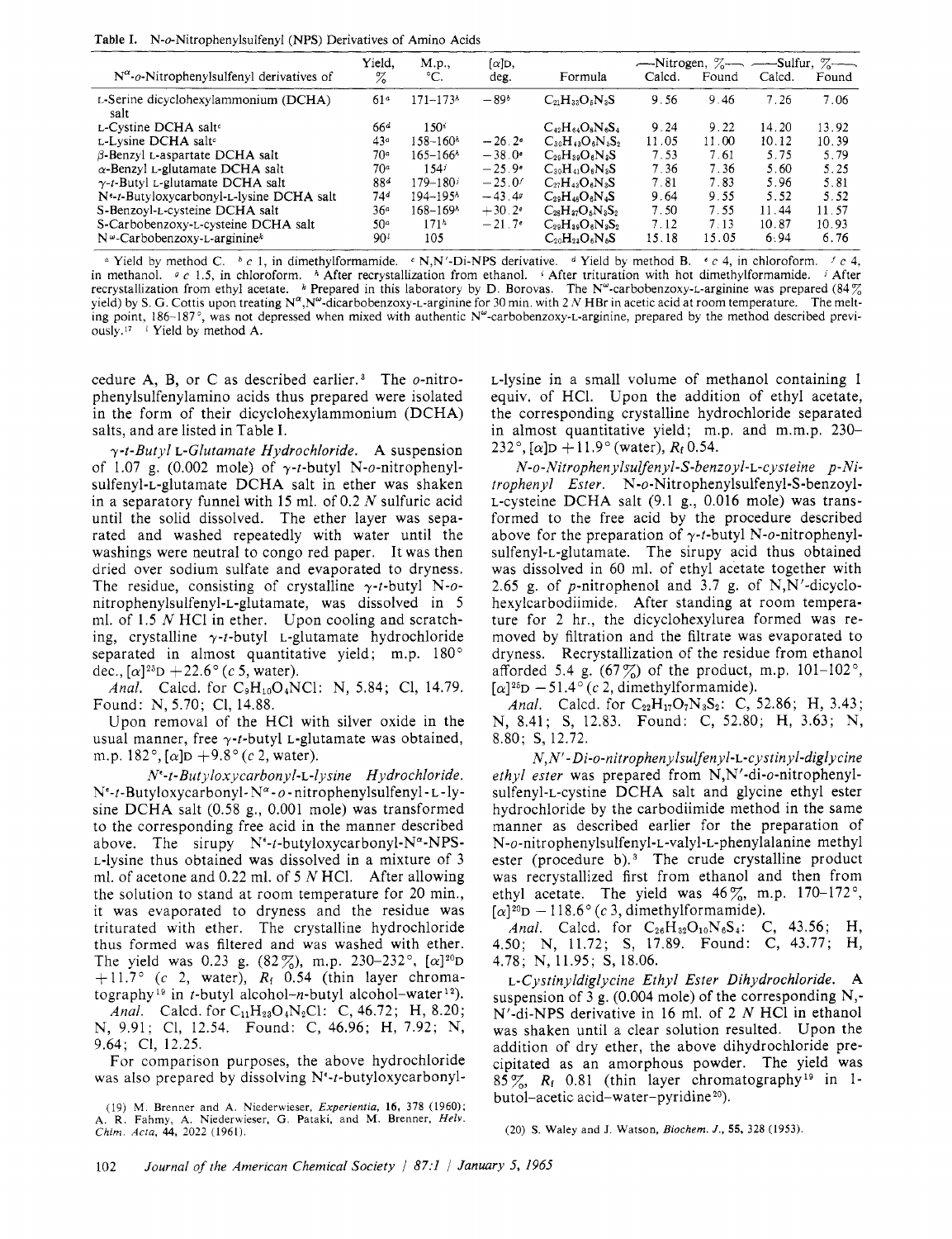Anal. Calcd. for  $C_{14}H_{28}O_6N_4S_2Cl_2$ : C, 34.79; H, 5.83; S, 13.25; C1, 14.66. Found: C, 34.71; H, 5.63; S, 12.93; C1, 14.35.

S- Carbobenzox *y-* N-o-nitrophen y lsulfen yl-L-cystein *yl*glycine p-Nitrobenzyl Ester. The free acid S-carbobenzoxy-N-NPS-L-cysteine, prepared from its DCHA salt as described above for the case of  $t$ -butyl N-NPS-L-glutamate, was coupled with glycine p-nitrobenzyl ester by the carboxylic-carbonic mixed anhydride method. The manner of coupling was described earlier (procedure C) for the preparation of N-NPS-L-valyl-L-phenylalanine methyl ester.<sup>3</sup> After recrystallization from ethyl acetate, the yield was  $50\%$ , m.p.  $126-128^{\circ}$ ,  $[\alpha]^{24}D -46.0^{\circ}$  (c 3, chloroform).

Anal. Calcd. for  $C_{26}H_{24}O_9N_4S_2$ : C, 51.99; H, 4.02; N, 9.32; S, 10.67. Found: C, 51.88; H, 4.31; N, 9.22; S, 10.54.

*S-Carbobenzoxy-L-cysteinylglycine* p-Nitrobenzyl Ester Hydrobromide. A suspension of 0.8 g. (0.0013 mole) of the corresponding N-NPS derivative in 10 ml. of 0.4  $N$  HBr in ethanol was shaken until a clear solution resulted. Upon the addition of ether, 0.5 g. (73 $\%$ ) of the above hydrobromide was obtained, m.p. 141° after recrystallization from ethyl acetateethanol,  $[\alpha]^{24}D + 18.4^{\circ}$  (c 3, dimethylformamide); lit.<sup>6</sup> m.p. 140-141°; however the reported<sup>6</sup> [ $\alpha$ ]D  $+13.3$ ° was in error. It should had been written  $[\alpha]$ D + 18.3°.

*S-Benzoyl-N-o-nitrophenylsulfenyl-L-cysteinylglycine*  methyl ester was prepared in the same manner as the corresponding S-carbobenzoxy p-nitrobenzyl ester derivative. The yield was  $46\%$ , m.p. 139–140 $^{\circ}$  after recrystallization from methanol,  $[\alpha]^{22}D + 18.3^{\circ}$  (c 3, chloroform).

Anal. Calcd. for  $C_{19}H_{19}O_6N_3S_2$ : C, 50.76; H, 4.26; N, 9.35; S, 14.27. Found: C, 50,82; H, 4.38; N, 9.25; *S,* 13.92.

*S-Benzoyl-L-cysteinylglycine* methyl ester hydrochloride was prepared by shaking a suspension of 0.45 g. (0,001 mole) of the corresponding NPS derivative in 4 ml. of 1 **N** HCl in methanol until a clear solution resulted. Upon the addition of ether, 0.25 g.  $(76\%)$ was obtained, m.p. 163° after recrystallization from methanol-ethyl acetate,  $[\alpha]^{23}D + 29.1^{\circ}$  (c 5, methanol); lit.<sup>6</sup> m.p. 163–167°,  $[\alpha]D + 29.0$ ° (methanol).

Benzyl *N-o-Nitrophenylsulfenyl-7-benzyl-L-glutamyl-*L-glutaminate *(0.* **N-o-Nitrophenylsulfenyl-L-glutamic**  acid  $\gamma$ -benzyl ester DCHA salt<sup>3</sup> was transformed to the free acid, which, in turn was coupled with L-glutamine benzyl ester in the same manner as described earlier for the preparation of NPS-L-valyl-L-phenylalanine methyl ester (procedure A).<sup>3</sup> After recrystallization of the crude product from ethyl acetate, the yield was 75%, m.p. 139-140°,  $[\alpha]^{21}D - 20.0^{\circ}$  (c 2, dimethylformamide).

Anal. Calcd. for  $C_{30}H_{32}O_8N_4S$ : C, 59.20; H, 5.30; N, 9.20; S, 5.26. Found: C, 59.31; H, 5.59; N, 9.32; S, 5.02.

By coupling  $\gamma$ -benzyl  $\alpha$ -nitrophenyl N-*o*-nitrophenylsulfenyl-L-glutamate<sup>3</sup> with L-glutamine benzyl ester the yield of recrystallized product was 35%, m.p. 139-  $140^{\circ}$ .

Benzyl *N-o-Nitrophenylsulfenyl-L-gIutaminyl-7*  benzyl-L-glutamyl-L-glutaminate (II). Compound I (2.4)

g., 0.004 mole) was dissolved in absolute acetone (20 ml.) by gentle heating. After the solution was cooled to room temperature, 3.6 ml. of 2  $N$  HCl in ethanol was added and the solution was shaken for 3 min. Upon the addition of ether, 1.84 g.  $(93\%)$  of benzyl 7-benzyl-L-glutamyl-L-glutaminate hydrochloride separated as a sirup ( $R_f$  0.80, thin layer chromatography<sup>19</sup> in 1-butanol-acetic acid-water-pyridine<sup>20</sup>). In the meantime, 0.56 ml. of triethylamine and 1.04 g. of diphenylphosphoryl chloride<sup>21</sup> were added to a solution of 1.2 g.  $(0.004 \text{ mole})$  of NPS-L-glutamine<sup>3</sup> in 10 ml. of dimethylformamide, precooled at  $-5^\circ$ . The mixture was kept at  $-5^{\circ}$  for 15 min. and the mixed carboxylic-phosphoric anhydride which formed was added to a solution of 1.9 g. of the above sirupy dipeptide ester hydrochloride in 10 ml. of tetrahydrofuran and 1.12 ml. of triethylamine. After standing at room temperature for 3 hr., the solvent was removed *in*  vacuo, the residue was taken up in ethyl acetate, and the resulting solution was washed with water, dilute potassium hydrogen carbonate, and again with water, dried over sodium sulfate, and evaporated to dryness. The residue was dissolved in warm ethyl acetate and the protected tripeptide ester was obtained, upon cooling, as an amorphous powder; the yield was 2 g. (70%), m.p. 174-177°,  $[\alpha]^{25}D -20.7$ ° (c 2, dimethylformamide).

Anal. Calcd. for  $C_{35}H_{40}O_{10}N_6S$ : C, 57.05; H, 5.47; N, 11.40; S, 4.35. Found: C, 57.52; H, 5.55; N, 11.24; S, 4.26.

Benzyl *N-carbobenzoxy-L-phenylalanyl-L-glutaminyl-* $\gamma$ -benzyl-L-glutamyl-L-glutaminate *(III)*. The suspension of 3.7 g. (0.005 mole) of compound I1 in 30 ml. of 0.25  $N$  HCl in ethanol was vigorously shaken until an almost clear solution resulted. After the addition of 30 ml. of ethyl acetate, traces of undissolved material were removed by filtration and ether was added to the filtrate. Thus, benzyl L-glutaminyl- $\gamma$ -benzyl-L-glutamyl-L-glutaminate hydrochloride was precipitated as a sirup which solidified upon trituration with ether. This hydrochloride *(Ri* 0.78, thin layer chromatography<sup>19</sup> in 1-butanol-acetic acid-water-pyridine<sup>20</sup>) was coupled with **carbobenzoxy-L-phenylalanine** in chloroform solution in the same manner as described above for the preparation of 11. The yield of I11 was  $46\%$  after recrystallization of the crude product from acetic acid-methanol; m.p. 246°,  $[\alpha]^{20}D - 18.2$ ° (c 1, dimethylformamide).

Anal. Calcd. for  $C_{46}H_{52}O_{11}N_6$ : C, 63.87; H, 6.06; N, 9.71. Found: C, 63.93; H, 6.26; N, 9.69.

*L-Phenylalanyl-L-glutamin yl-L-glutamyl-L-glutamine (IV).* Compound I11 (0.865 g., 0.001 mole) was suspended in 30 ml. of dimethylformamide and 0.3 ml. of acetic acid and catalytically (Pd) hydrogenated in the usual way. After the addition of 1 ml. of 1  $N$  HCl, the catalyst was filtered and washed with water. The filtrate was adjusted to pH 5 by the addition of approximately 0.5 ml. of triethylamine. Upon adding acetone, peptide IV precipitated in the form of prisms. After recrystallization from water-acetone, the yield was 0.35 HCl),  $R_f$  0.16 (thin layer chromatography<sup>19</sup> in 1butanol-acetic acid-water<sup>12</sup>),  $R_f$  0.31 (descending g.  $(77\%)$ , m.p. 233-235°,  $[\alpha]^{20}D -21.8$ ° (c 1, 1 *N* 

**(21) A** Cosmatos, **I** Photaki, and L Zervas, *Chem Ber* , **94,** 2644  $(1961).$